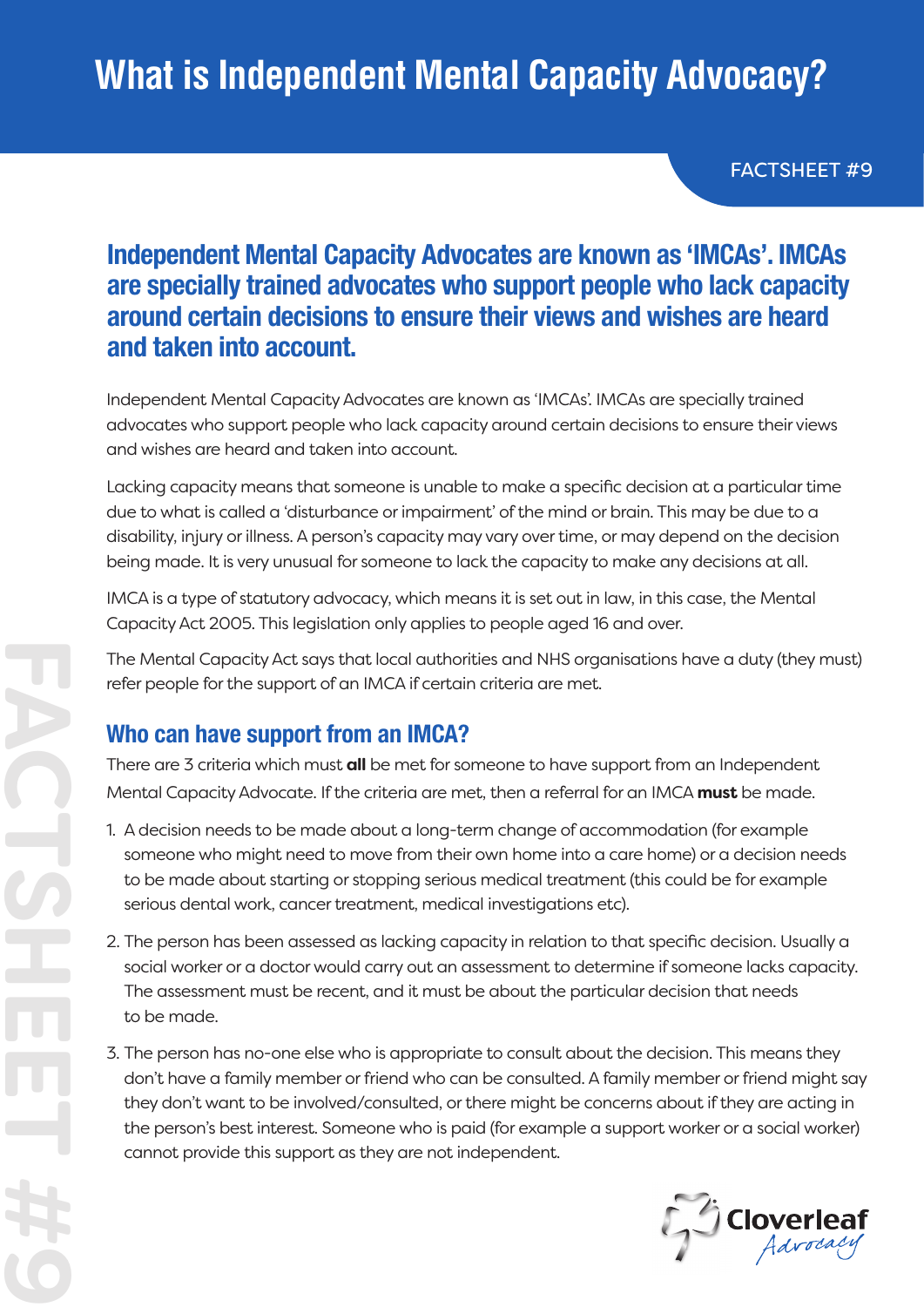# **What is Independent Mental Capacity Advocacy?**

FACTSHEET #9

The local authority can (they do not have to) also refer for an IMCA when there are decisions to be made for someone who lacks capacity regarding:

- **Care Reviews** (if the person has been placed in accommodation by the local authority)
- **Safeguarding** this includes if the person is thought to be at risk themselves, or if they are alleged to have caused harm to someone else. An IMCA may be involved in safeguarding decisions even if there are friends and family members available to consult.

In the cases of care reviews and safeguarding, it may sometime be more appropriate to make a referral for a Care Act advocate. This may depend on the local authorities safeguarding policy. We are happy to advise about this.

In addition, IMCA's are also instructed in relation to **Deprivation of Liberty Safeguards (DoLS)**. The IMCA will be involved in the assessment process of a deprivation of liberty when there is no-one appropriate to consult:

They can also be involved under DoLS:

- When an unpaid representative (RPR) would benefit support from an IMCA
- To fill gaps in appointments of the person's representatives.

### **What does an IMCA do?**

**FACTSHEET #9**

The IMCA will work to ensure the person's views are heard. Even when someone can't tell their advocate what they want, our advocates will use different ways of working to establish their views and wishes as far as possible and ensure their rights are upheld. (This is called 'non-instructed advocacy). An IMCA can;

- Meet with the person to try and gain their views, wishes and feelings.
- Support the person to be as involved as possible in the decision-making
- Speak to other people in the person's life (e.g. care workers) to gather information relevant to the decision which may include past wishes.
- Decide whether to ask for a second opinion (for serious medical treatment decisions)
- Write a report for the person responsible for making the decision (usually a social worker or doctor). This report must be considered when the decision is being made.
- Attend best interest meetings about the decision
- Access relevant care and health records.
- Look at alternative options that may not have been considered
- Challenge decisions if it is appropriate (for example the principles of the Mental Capacity Act have not been followed)